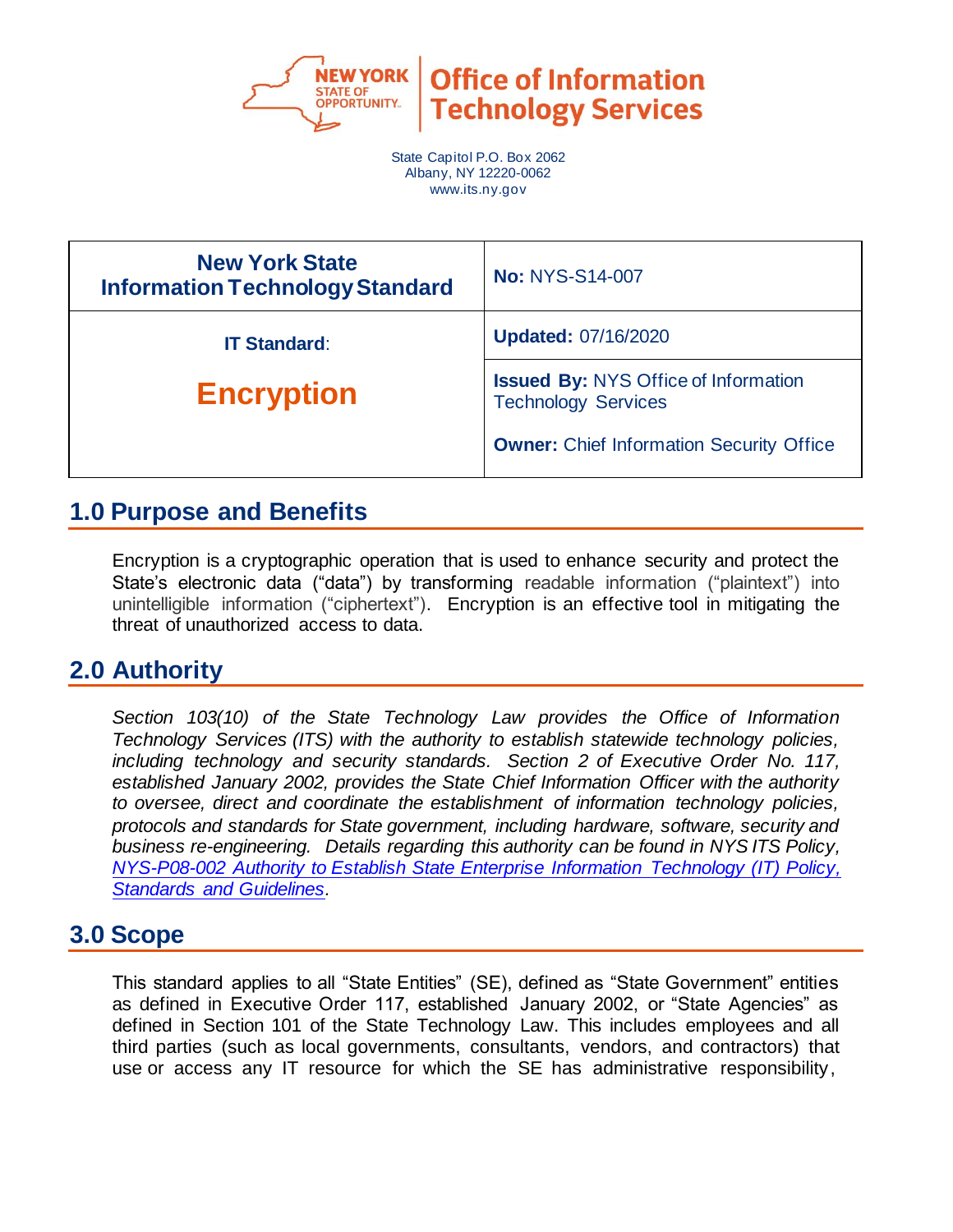including systems managed or hosted by third parties on behalf of the SE. While an SE may adopt a different standard, it must include the requirements set forth in this one.

This standard applies to all systems, which includes websites and web services, for which the SE has administrative responsibility, including those managed and hosted by third parties on behalf of the State.

### **4.0 Information Statement**

The need for encryption of information is based on its classification, risk assessment results, and use case.

Attention must be given to the regulations and national restrictions (e.g., export controls) that may apply to the use of cryptographic techniques in different parts of the world. The US Government restricts the export, disclosure, or release of encryption technologies to foreign countries or foreign nationals, including "deemed exports" to foreign nationals within the United States (excluding those foreign nationals with permanent resident visas (e.g., Green Cards), US citizenship, or 'protected person' status). If you have any questions, please contact Counsel and Legal Services.

Encryption products for confidentiality of data at rest and data in transit must incorporate Federal Information Processing Standard (FIPS) approved algorithms for data encryption. Approved encryption algorithms are contained in [Appendix A.](#page-6-0)

Hashing algorithms transform a digital message into a short representation for use in digital signatures and other applications to validate the integrity of the message

Although hash functions such as SHA 1, provide a certain amount of security strength, it does not meet all security requirements for keyed-hash functions such as HMAC SHA 1. Refer to [FIPS 180-4 Secure Hash Standard \(SHS\)](https://csrc.nist.gov/publications/detail/fips/180/4/final) for more information on different types of application hashing algorithms as well as [Appendix A.](#page-6-0)

Hashing algorithms can be used for multiple purposes including but not limited to, digital signatures, message authentication codes, key derivation functions, pseudo random functions.

Approved hashing functions are contained in [Appendix A.](#page-6-0)

Use of outdated, cryptographically broken, proprietary encryption algorithms/hashing functions is prohibited.

Due to the prevalence of incorrectly implemented cryptography, encryption products must have FIPS 140-3 [Security Requirements for Cryptographic Modules](https://csrc.nist.gov/publications/detail/fips/140/3/final) validation and be operated in FIPS mode. Refer to [Appendix B](#page-7-0) - Guidance in Selecting FIPS 140 Validated Products for further information.

Electronic information used to authenticate the identity of an individual or process (e.g., PIN, password, passphrase) must be encrypted when stored, transported or transmitted. This does not include the distribution of a one-time use PIN, password, passphrase, token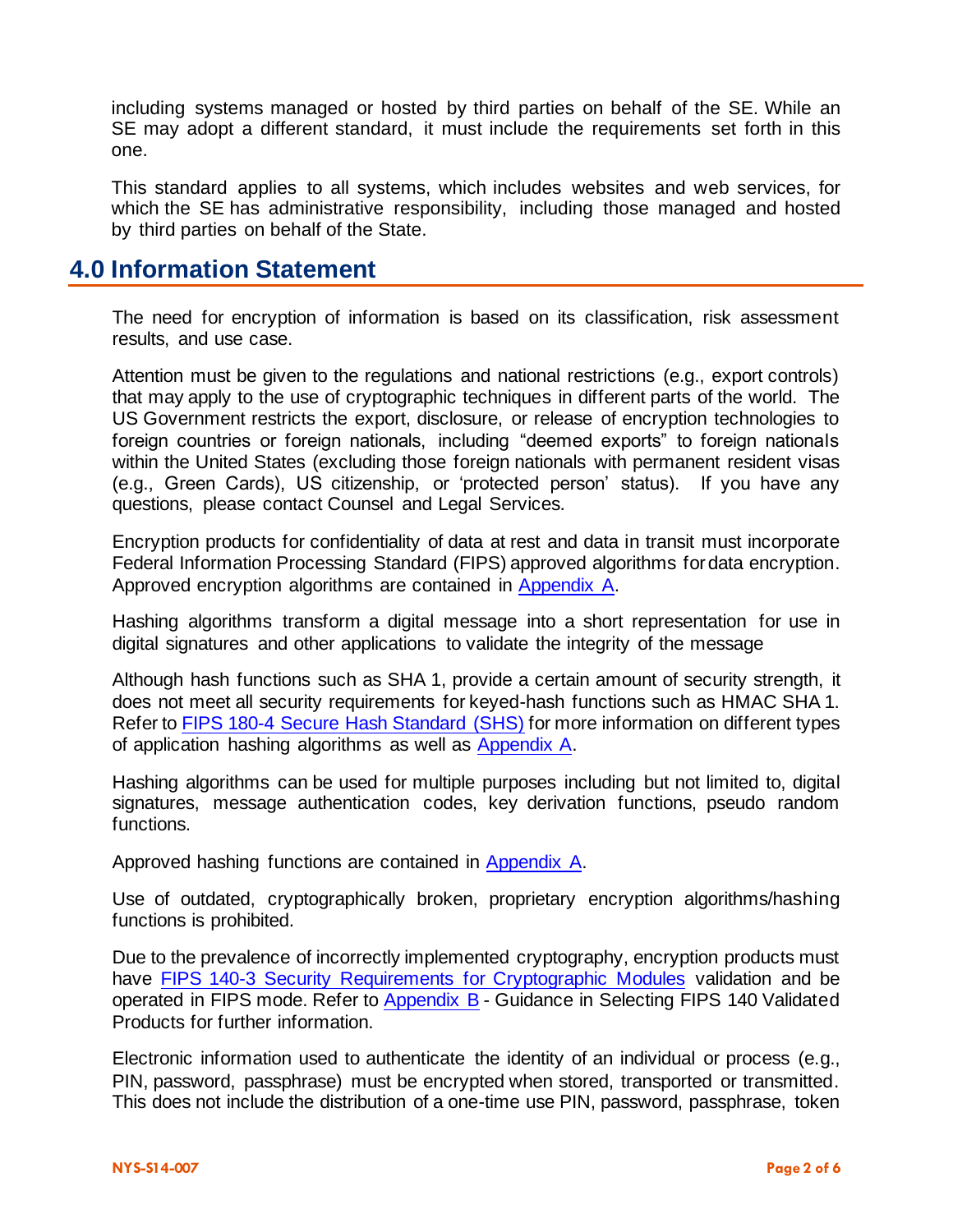code, etc., provided it is not distributed along with any other authentication information  $(e.q., user-ID).$ 

A system's security plan must include documentation to show appropriate review of encryption methodologies and products. This will demonstrate due diligence in choosing a method or product that has received substantial positive review by reputable third-party analysts.

### **4.1 Data in Transit**

Encryption is required for data in transit in the following situations:

- 1. When electronic Personal, Private or Sensitive Information (PPSI) is transmitted (including, but not limited to, e-mail, File Transfer Protocol (FTP), instant messaging, e-fax, Voice Over Internet Protocol (VoIP), etc.).
- 2. When encryption of data in transit is prescribed by law or regulation.
- 3. When connecting to the State internal network(s) over a wireless network.
- 4. When remotely accessing the State internal network(s) or devices over a shared (e.g., Internet) or personal (e.g., Bluetooth, infrared) network. This does not apply to remote access over a State managed point to point dedicated connection.
- 5. When data is being transmitted with a State public facing website and/or web services, they are required to utilize Hypertext Transfer Protocol Secure (HTTPS) in lieu of Hypertext Transfer Protocol (HTTP) where technically feasible. State public facing websites must utilize HTTP Strict Transport Security (HSTS), automatically redirecting HTTP requests to HTTPS websites where technically feasible. Minimum browser support is listed in Appendix C.

Appropriate encryption methods for data in transit include, but are not limited to, Transport Layer Security (TLS) 1.2 or later, Secure Shell (SSH) 2.0 or later, Wi-Fi Protected Access (WPA) version 2 or later (with WiFi Protected Setup disabled) and encrypted Virtual Private Networks (VPNs). Components should be configured to support the strongest cipher suites possible. Ciphers that are not compliant with this standard must be disabled.

#### **4.2 Data at Rest**

Encryption is required for data at rest, as follows:

- 1. For the systems listed below:
	- a. desktops that access or contain State Entity (SE) PPSI;
	- b. data stores (including, but not limited to, databases, file shares) that contain SE PPSI;
	- c. all mobile devices, whether State issued or third-party, that access or contain any SE information; and
	- d. all portable storage devices containing any SE information.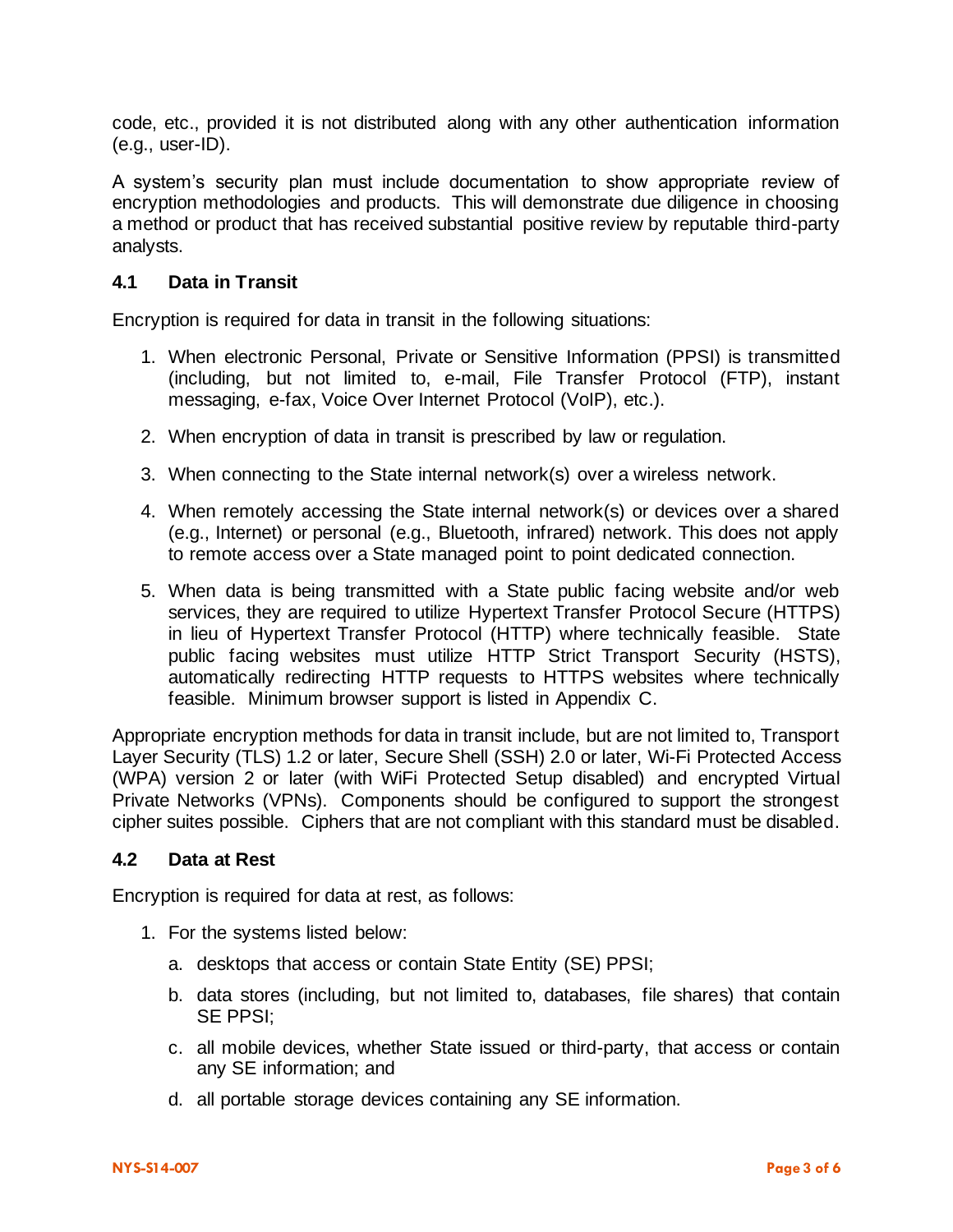2. When electronic PPSI is transported or stored outside of a State facility.

Full disk encryption is required for all State issued laptops that access or contain SE information. Full disk encryption products must use either pre-boot authentication that utilizes the device's Trusted Platform Module (TPM), or Unified Extensible Firmware Interface (UEFI) Secure Boot.

To mitigate attacks against encryption keys, when outside of State facilities, SE laptops and third-party laptops that access or contain SE PPSI must be powered down (i.e., shut down or hibernated) when unattended.

SEs must have a process or procedure in place for confirming devices and media have been successfully encrypted using at least one of the following, listed in preferred order:

- 1. automated policy enforcement;
- 2. automated inventory system; or
- 3. manual record keeping.

#### **4.3 Key Management**

The SE must ensure that a secure environment is established to protect the cryptographic keys used to encrypt and decrypt information. Keys must be securely distributed and stored.

Access to keys must be restricted to only individuals who have a business need to access the keys.

Unencrypted keys must not be stored with the data that they encrypt.

Keys will be protected with an authentication token that conforms to the identified assurance level as per the NYS-P20-001 [Digital Identity](https://its.ny.gov/document/digital-identity-policy) Policy.

Compromise of a cryptographic key would cause all information encrypted with that key to be considered unencrypted. If a compromise has been discovered a new key must be generated and used to continue protection of the encrypted information. Specific circumstances should be evaluated to determine if a breach notification is required.

Encryption keys and their associated software products must be maintained for the life of the archived data that was encrypted with that product.

## **5.0 Compliance**

This standard shall take effect upon publication. Compliance is expected with all enterprise policies and standards. ITS may amend its policies and standards at any time; compliance with amended policies and standards is expected.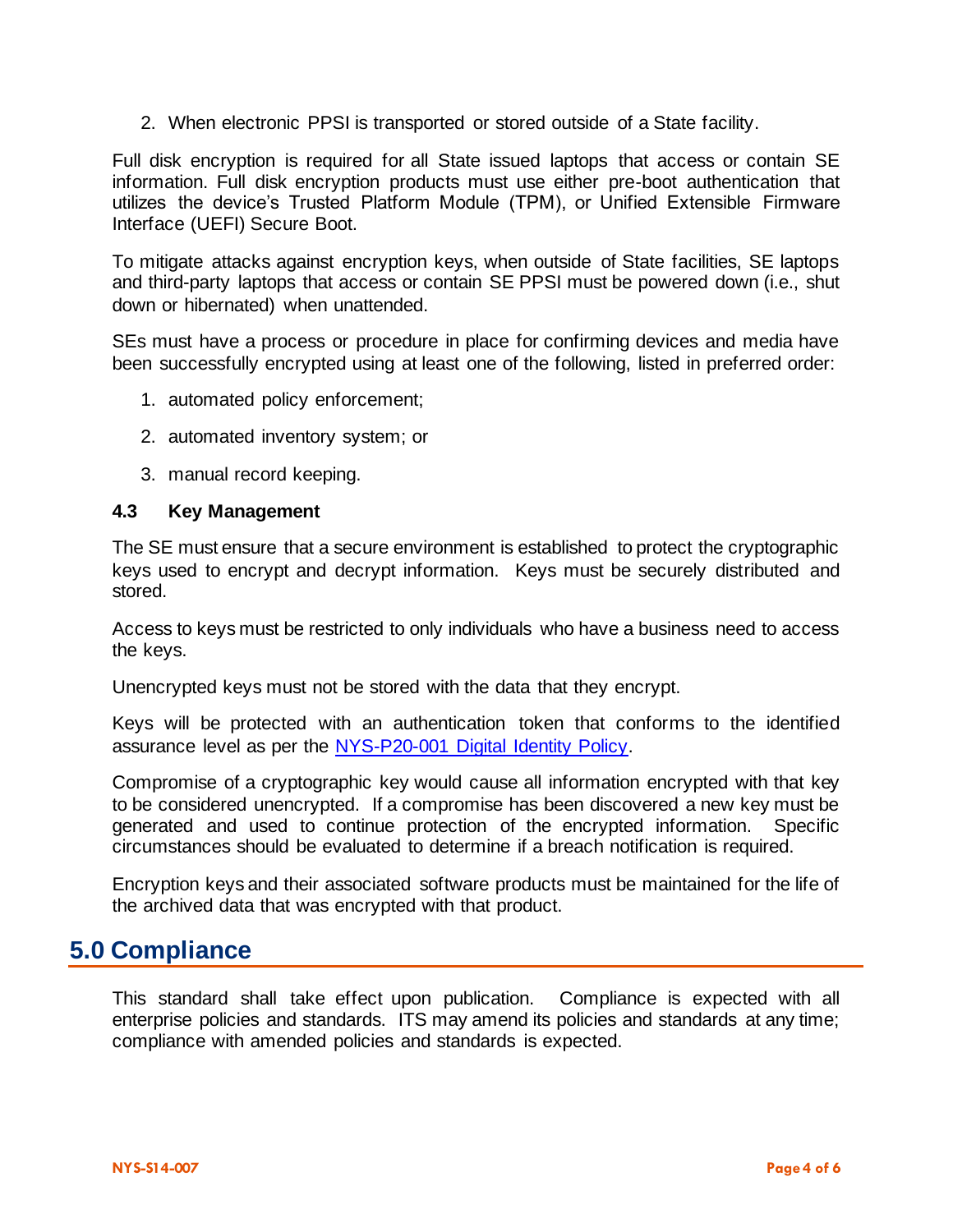If compliance with this standard is not feasible or technically possible, or if deviation from this policy is necessary to support a business function, State Entities shall request an exception through the Chief Information Security Offic[e exception process.](http://www.its.ny.gov/document/information-security-exception-policy)

# **6.0 Definitions of Key Terms**

Except for terms defined in this policy, all terms shall have the meanings found in [http://www.its.ny.gov/glossary.](http://www.its.ny.gov/glossary)

# **7.0 Contact Information**

Submit all inquiries and requests for future enhancements to the policy owner at:

### **Chief Information Security Office Reference: NYS-S14-007 NYS Office of Information Technology Services 1220 Washington Avenue, Building 5 Albany, NY 12226 Telephone: (518) 242-5200 Email: [CISO@its.ny.gov](mailto:CISO@its.ny.gov)**

Statewide technology policies, standards, and guidelines may be found at the following website: <http://www.its.ny.gov/tables/technologypolicyindex>

## **8.0 Revision History**

| <b>Date</b> | <b>Description of Change</b>                                                                                                                                                                                            | <b>Reviewer</b>                                                              |  |
|-------------|-------------------------------------------------------------------------------------------------------------------------------------------------------------------------------------------------------------------------|------------------------------------------------------------------------------|--|
| 03/21/2014  | Original Standard Release; replaces<br>CSCIC/OCS Cryptographic Controls (S10-006)<br>and Key Management Standards (S10-007)<br>and ITS Encryption Standard (ITS-S07-001)                                                | Thomas Smith,<br>Chief Information<br><b>Security Officer</b>                |  |
| 03/20/2015  | Allow for UEFI Secure Boot in place of pre-<br>boot authentication. Require TPM for pre-boot<br>authentication. Minor wording clarifications.<br>Updated key length for ECDSA and SHA from<br>224 to 256 in Appendix A. | Deborah A.<br>Snyder, Deputy<br>Chief Information<br><b>Security Officer</b> |  |
| 03/15/2016  | Require all websites and web services within<br>scope to be accessible through a secure<br>connection (HTTPS). Revised TLS 1.1 to 1.2                                                                                   | Deborah A.<br>Snyder, Deputy<br>Chief Information<br><b>Security Officer</b> |  |
| 02/15/2017  | Update to Scope, contact information and<br>rebranding                                                                                                                                                                  | Deborah A.<br>Snyder, Deputy                                                 |  |
|             |                                                                                                                                                                                                                         |                                                                              |  |

This standard shall be subject to periodic review to ensure relevancy.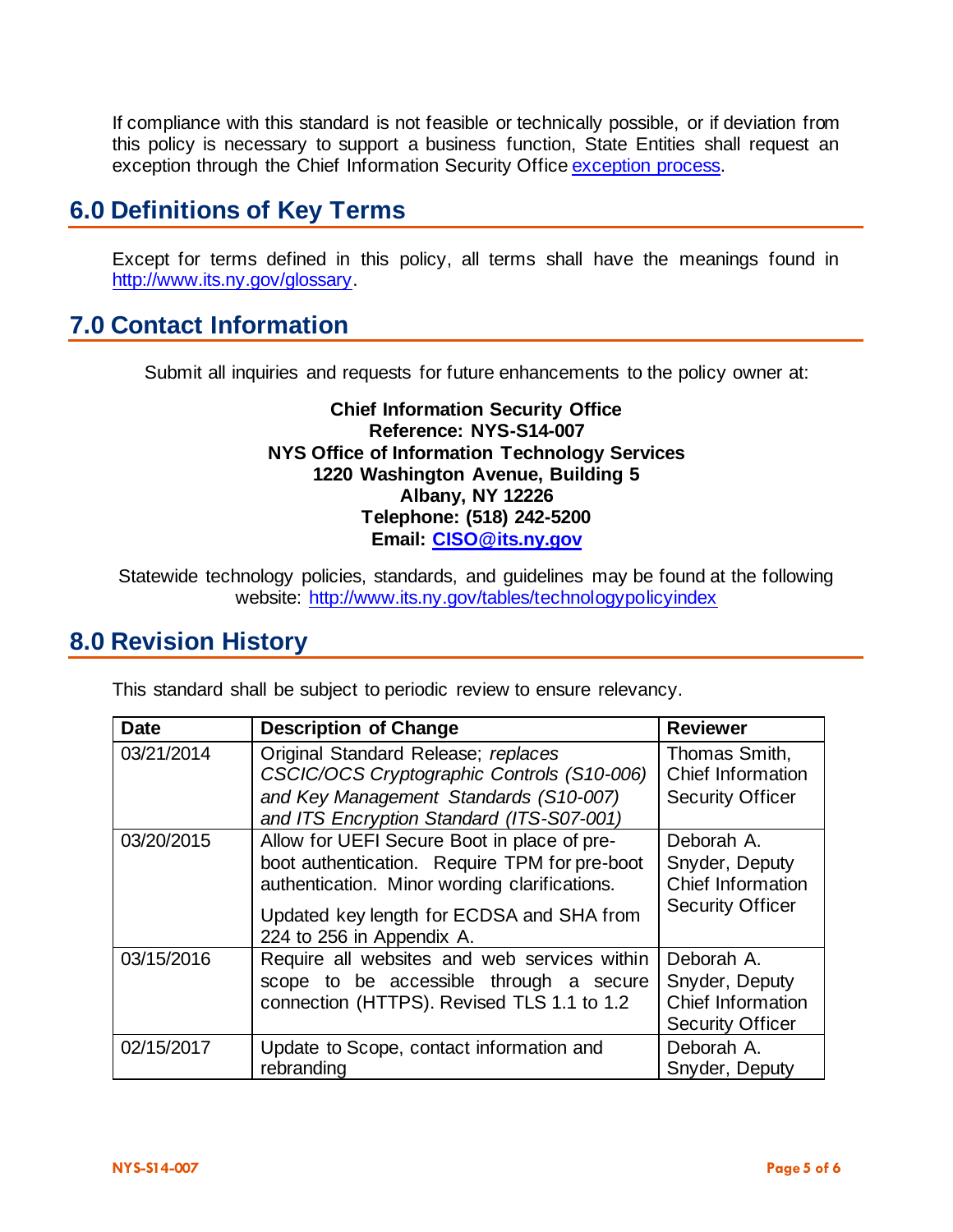|            |                                                                                                       | Chief Information<br><b>Security Officer</b>                                 |
|------------|-------------------------------------------------------------------------------------------------------|------------------------------------------------------------------------------|
| 06/26/2017 | Add Appendix C - Minimum Browser Support                                                              | Deborah A.<br>Snyder, Acting<br>Chief Information<br><b>Security Officer</b> |
| 07/16/2020 | Update revised Scope and Authority and<br>update links from Identity Assurance to Digital<br>Identity | Karen Sorady,<br>Chief Information<br><b>Security Officer</b>                |
| 05/20/2021 | Updated Scope language                                                                                | Karen Sorady,<br>Chief Information<br><b>Security Officer</b>                |

### **9.0 Related Documents**

[NIST Special Publication 800-111, Guide To Storage Encryption Technologies For End](http://csrc.nist.gov/publications/PubsSPs.html)  [User Devices](http://csrc.nist.gov/publications/PubsSPs.html) 

[NIST Special Publication 800-131A, Transitions: Recommendation for Transitioning](http://csrc.nist.gov/publications/PubsSPs.html)  [the Use of Cryptographic Algorithms and Key Lengths](http://csrc.nist.gov/publications/PubsSPs.html)

[NIST Special Publication 800-57, Part 1, Recommendation for Key Management –](http://csrc.nist.gov/publications/PubsSPs.html) Part [1: General](http://csrc.nist.gov/publications/PubsSPs.html)

[NIST Federal Information Processing Standard \(FIPS\) Publication 140-3](https://csrc.nist.gov/publications/detail/fips/140/3/final)

[NIST Federal Information Processing Standard \(FIPS\) Publication 198-1](https://nvlpubs.nist.gov/nistpubs/FIPS/NIST.FIPS.198-1.pdf)

[NIST Federal Information Processing Standard \(FIPS\) Publication 180-4](https://nvlpubs.nist.gov/nistpubs/FIPS/NIST.FIPS.180-4.pdf)

[NIST Special Publication 800-107, Revision 1, Recommendation for Applications Using](https://nvlpubs.nist.gov/nistpubs/legacy/sp/nistspecialpublication800-107r1.pdf)  [Approved Hash Algorithms](https://nvlpubs.nist.gov/nistpubs/legacy/sp/nistspecialpublication800-107r1.pdf)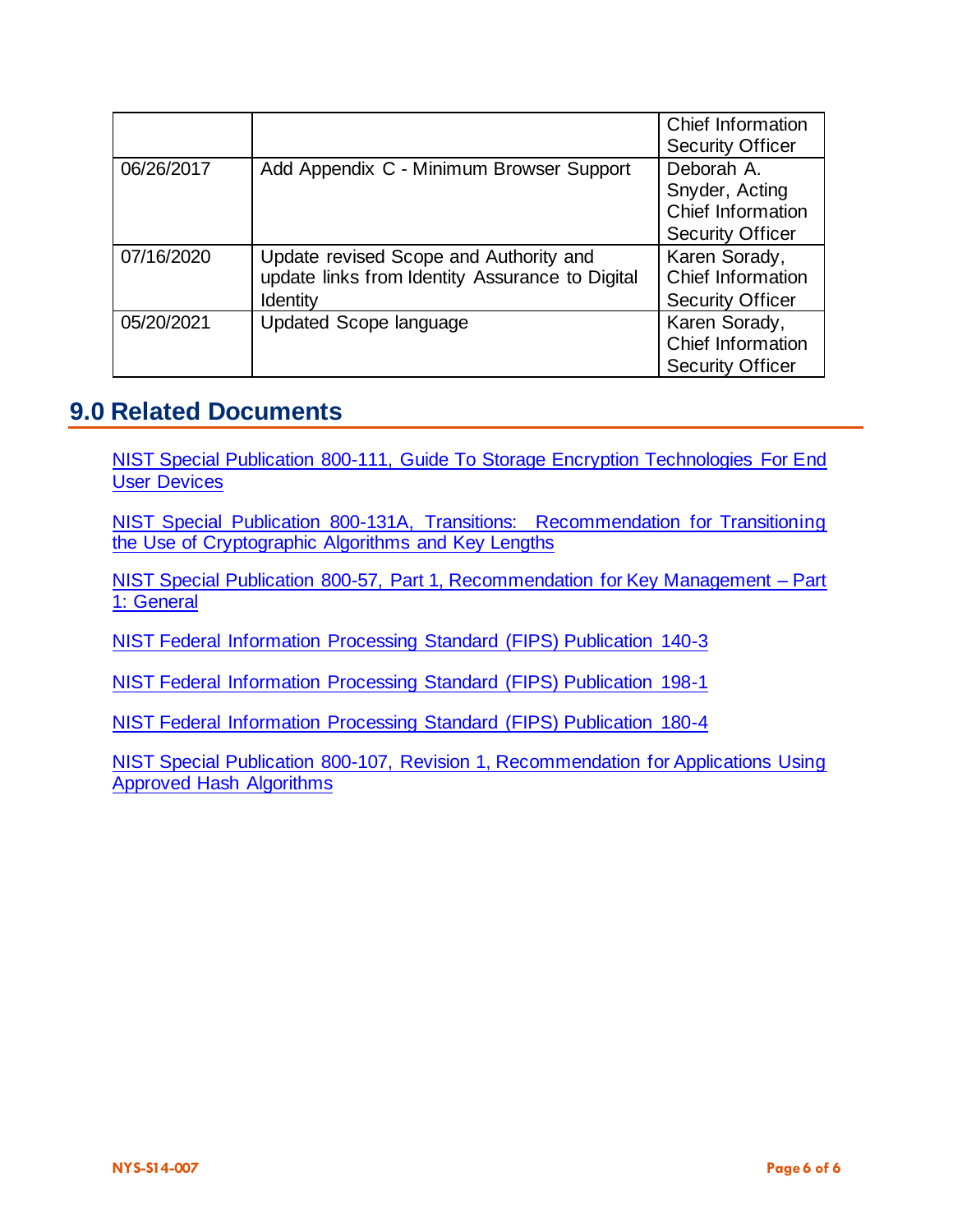<span id="page-6-0"></span>

| <b>Algorithm</b> | <b>Minimum Key</b><br>Length | <b>Use Case</b>                                              |
|------------------|------------------------------|--------------------------------------------------------------|
| <b>AES</b>       | 128                          | Data Encryption                                              |
| <b>RSA</b>       | 2048                         | <b>Digital Signatures</b><br><b>Public Key</b><br>Encryption |
| <b>ECDSA</b>     | 256                          | <b>Digital Signature</b><br><b>Public Key</b><br>Encryption  |
| <b>SHA</b>       | 256                          | Hashing                                                      |
| <b>HMAC SHA</b>  | 112                          | Keyed-Hash<br>Message<br><b>Authentication Code</b>          |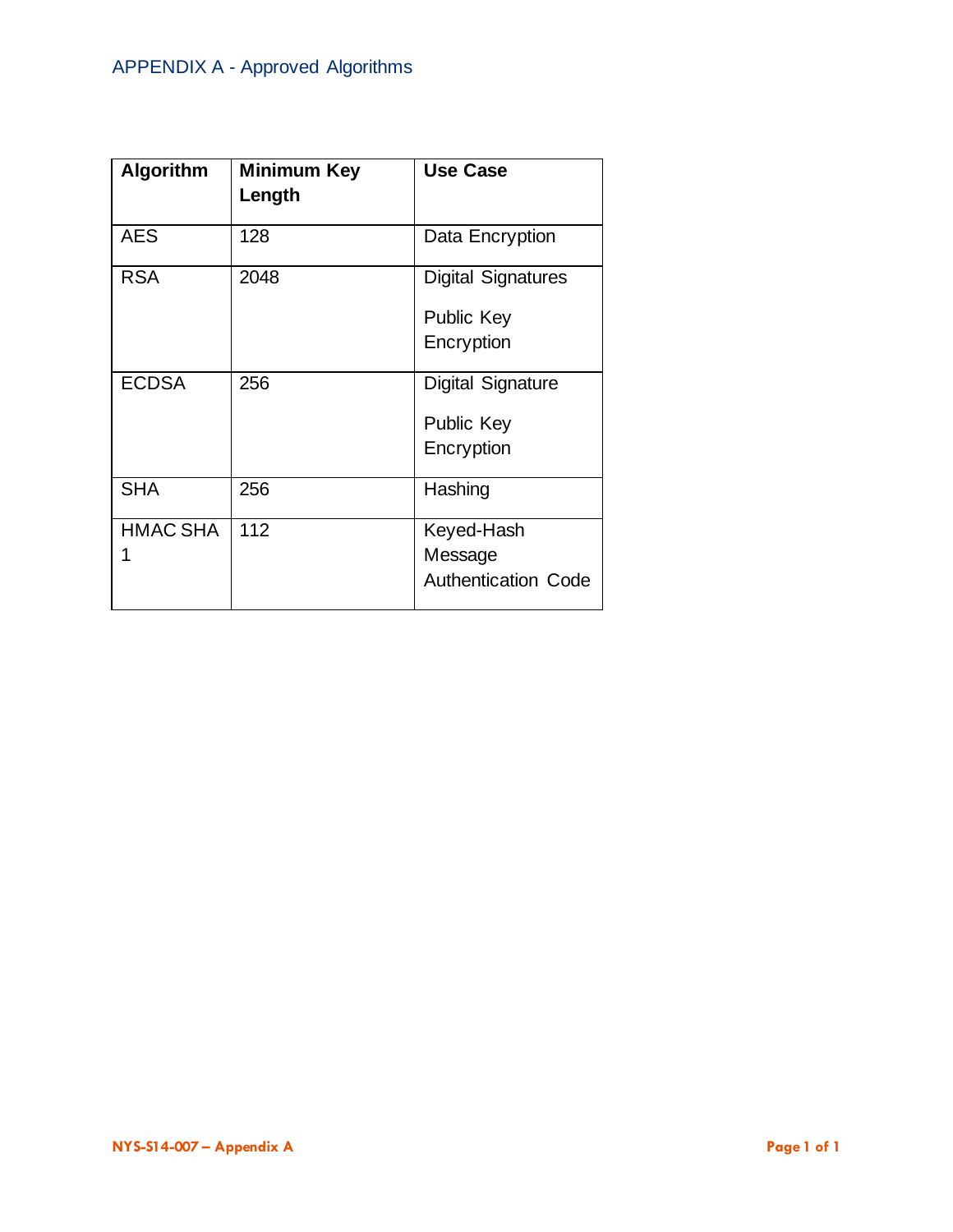<span id="page-7-0"></span>All government agencies that use cryptographic-based systems to protect Personal, Private or Sensitive Information (PPSI), need to have a minimum level of assurance that the product's stated security claim is valid.

On July 17, 1995, the National Institute of Standards and Technology (NIST) established the Cryptographic Module Validation Program (CMVP) that validates cryptographic modules to Federal Information Processing Standards (FIPS) cryptography-based standards.

### **Historically, over 48% of cryptographic modules that have undergone FIPS validation had security flaws that were corrected during testing. In other words, without validation, users would have had only a 50-50 chance of buying correctly implemented cryptography.**

The list of FIPS validated cryptographic modules can be found on the NIST web site at [http://csrc.nist.gov/groups/STM/cmvp/validation.html.](http://csrc.nist.gov/groups/STM/cmvp/validation.html) The list can be searched by vendor or by year of validation.

It is important to note that the items on this list are cryptographic modules which may either be an embedded component of a product or application, or a complete product in and of itself. In addition, it is possible that vendors who are not found on this list might incorporate a validated cryptographic module from this list into their own products and components.

When selecting a product from a vendor, verify that the application or product that is being offered is either a validated cryptographic module itself (e.g., full disk encryption solution, SmartCard) or the application or product uses an embedded validated cryptographic module (toolkit, etc.) by confirming the module's validation certificate number. Ask the vendor to supply a signed letter stating their application, product or module is a validated module or incorporates a validated module which provides all the cryptographic services in the solution and references the module's validation certificate number. This number can be checked against the CMVP validation list. If the information does not agree, the vendor is not offering a validated solution.

Be aware that vendors may sometimes make invalid conformance claims such as:

- The module has been designed for compliance to FIPS 140-3.
- The module has been pre-validated and is on the CMVP pre-validation list.
- The module will be submitted for testing.
- The module has been independently reviewed and tested to comply with FIPS 140-3.
- The module meets all the requirements of FIPS 140-3.
- The module implements FIPS Approved algorithms; including having algorithm certificates.
- The module follows the guidelines detailed in FIPS 140-3.

#### **A cryptographic module does not meet the requirements or conform to the FIPS standard unless a reference can be made to the validation certificate number.**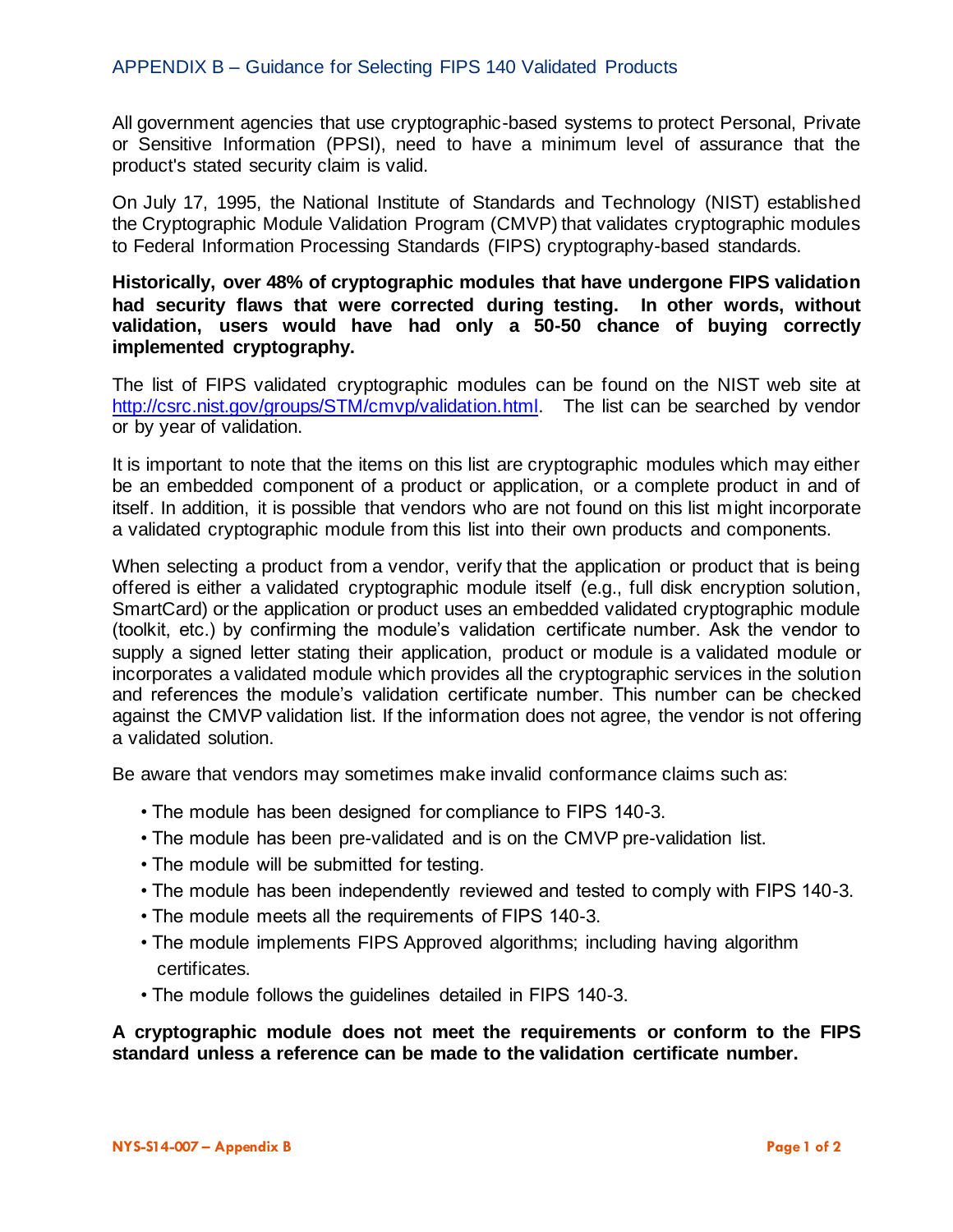Users must also be cognizant of the version number of the validated cryptographic module and, for software products, the operating systems that it has been tested on. Only the version numbers listed in the Cryptographic Module column of the CMVP list are FIPS validated and only when run on the operating systems listed in the Level/Description column.

#### **FIPS Mode**

Many validated products have the capability to operate in FIPS mode, as well as non-FIPS mode. Operating in FIPS mode will ensure that the module uses only FIPS approved encryption algorithms.

Vendors provide a "Security Policy" as part of their module/product validation. This "Security Policy" can be found under the Cryptographic Module column on the CMVP list. The "Security Policy" will provide information on how to configure the module in a FIPS mode of operation and how the module functions to meet the FIPS requirements.

#### **Modules in Process**

NIST maintains a Modules in Process list. Inclusion on the list is at the option of the vendor. Posting on this list does not imply a guarantee of final FIPS validation. Therefore, SEs that deploy a module before it is validated incur a level of risk in that the module may never be validated, or the version submitted for testing is not the version that is validated.